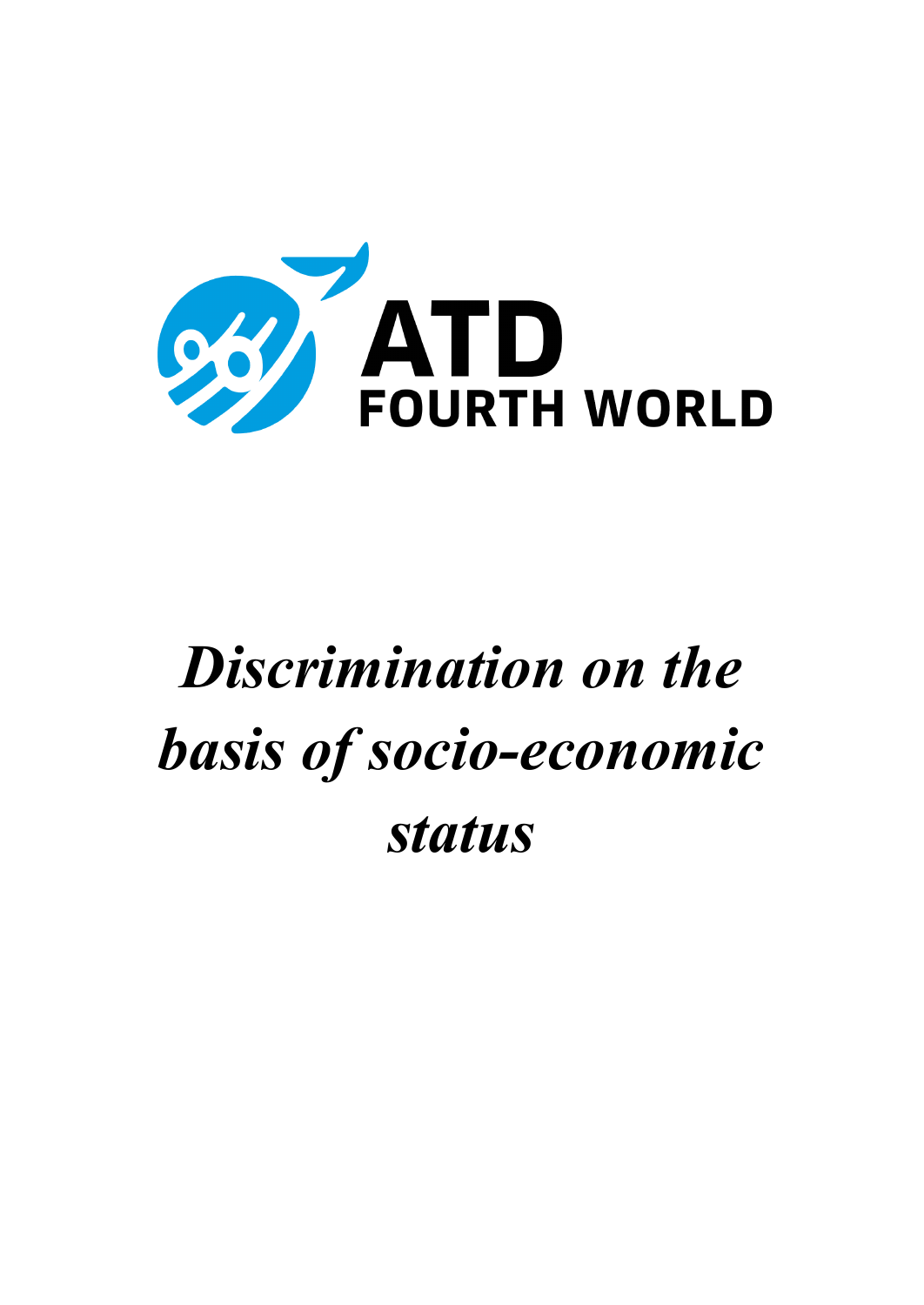| <b>Introduction</b> |  |
|---------------------|--|
|                     |  |

| I.                                                                           | Why is it necessary to recognize discrimination on the basis of socio-economic         |                  |
|------------------------------------------------------------------------------|----------------------------------------------------------------------------------------|------------------|
| status?                                                                      |                                                                                        | 4                |
|                                                                              | A. Take account of poverty in all its dimensions.                                      | $\overline{4}$   |
| B. The various forms of discrimination.                                      |                                                                                        |                  |
| C. To better understand the interactions between poverty and discrimination. |                                                                                        |                  |
|                                                                              | D. Discrimination faced by people experiencing poverty in their daily lives.           | 5                |
| Access to health care.                                                       |                                                                                        | 5                |
| Access to housing.                                                           |                                                                                        | 6                |
| Access to the canteen.                                                       |                                                                                        | $\overline{7}$   |
| Access to education.                                                         |                                                                                        | $\tau$           |
| Е.<br>status.                                                                | Understand the importance of recognizing discrimination on the basis of socio-economic | 8                |
| П.                                                                           | What is the current state of international, European and Member State                  |                  |
| legislation?<br>A. International treaties.                                   |                                                                                        | 9<br>9           |
| B. Council of Europe.                                                        |                                                                                        | $\boldsymbol{9}$ |
| C. European Union.                                                           |                                                                                        | $\boldsymbol{9}$ |
|                                                                              | D. Some examples from the European Union member states.                                | 9                |
| Hungary                                                                      |                                                                                        | 10               |
| Ireland                                                                      |                                                                                        | 10               |
| France                                                                       |                                                                                        | 11               |
| Belgium                                                                      |                                                                                        | 11               |
| Italy                                                                        |                                                                                        | 11               |
|                                                                              |                                                                                        |                  |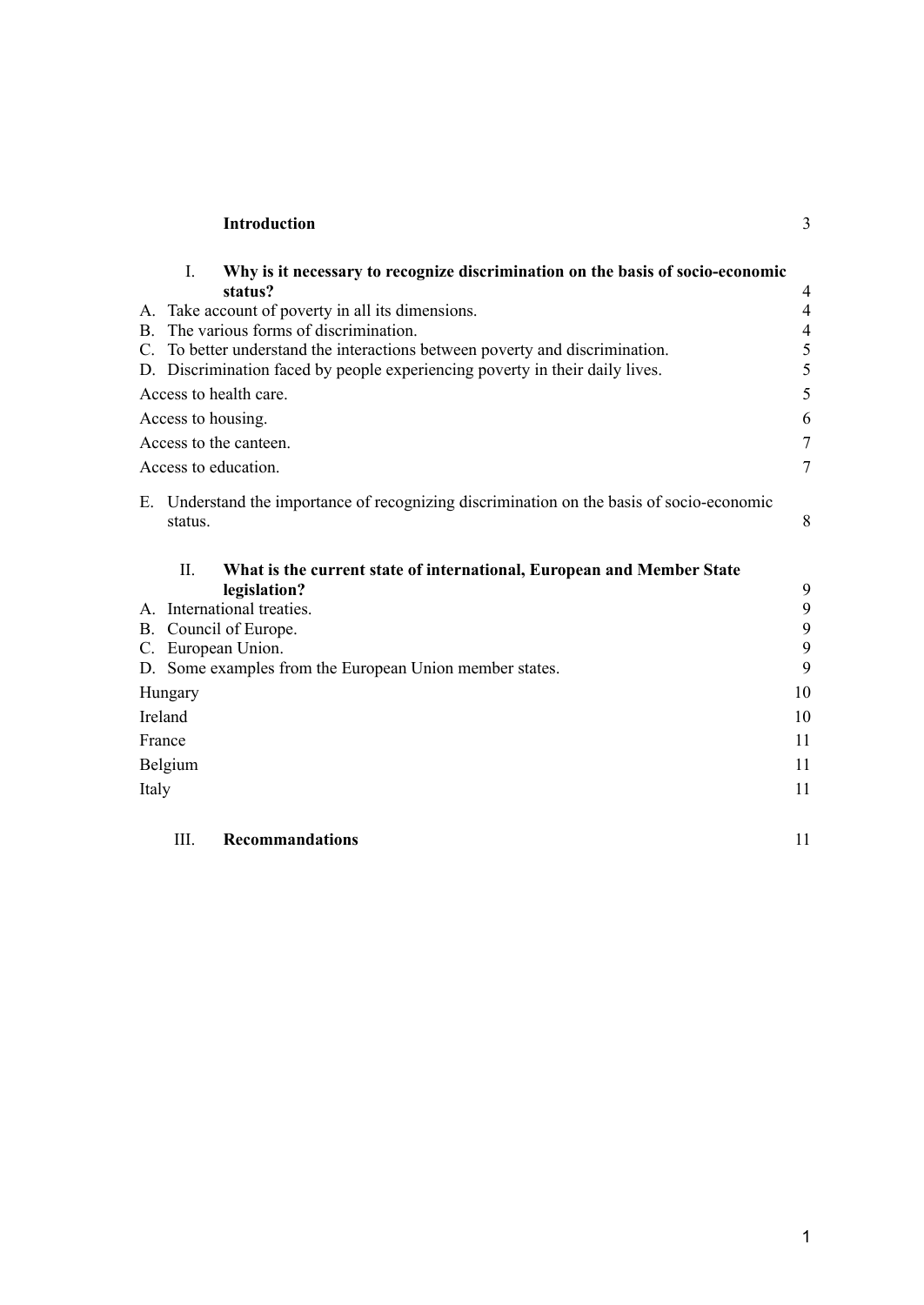# <span id="page-2-0"></span>**Introduction**

Poverty is a daily ordeal for the individual and an endemic and constant crisis for society. In 2019, according to EUROSTAT, more than 91 million people were living in poverty or social exclusion, which is 20.9% of the population of the European Union (EU27). For the year 2020, the figures are expected to increase due to the Covid-19 related crisis.

While poverty is often seen as a series of deprivations, the discrimination experienced by those affected is less well known. Yet, people experiencing poverty are confronted daily with violations of their rights because of their poverty: difficulties in obtaining medical appointments, jobs, housing, enrolling children in daycare or schools. Very often, the reasons for this lack of access to rights are linked to specific obstacles due to the situation of poverty, and to the way these people are perceived and treated. People often say that "poverty sticks to them" or that they "are treated like dogs".

There are words for different forms of discrimination: homophobia, sexism, xenophobia, etc. However, there is no real word to describe the discrimination linked to poverty: "To name things wrongly is to add to the misfortune of the world" (Albert Camus).

The specific discrimination experienced by people living in poverty has, however, been the subject of scientific studies, which have recognized this reality. For example, various surveys<sup>1</sup> have shown that in France, patients receiving CMU (universal medical cover) have less chance than others of getting an appointment with a doctor, especially a specialist. A scientific test carried out by ATD Fourth World, in partnership with ISM Corum<sup>2</sup>, analyzed the impact of two signals related to precariousness when sending out CVs. One of the two applications mentioned an address in a shelter and social reintegration center, and a passage through a social integration company in the professional path. Of the applications that received a response, 83.1% of the referral candidates were granted an interview, compared to 53% of the applications with the characteristics of precariousness.

This reality has been recognized in some European Union countries, which have adapted their legislation. France, for example, recognized discrimination on the grounds of economic vulnerability as the 21st criterion of discrimination in June 2016. In Belgium, Article 10 of the Belgian Constitution and Article 3 of the law of May 10, 2007, protect against discrimination based on "wealth" and "social origin". In early October 2020, the Irish government announced the launch of a public consultation to make "socio-economic discrimination" illegal under the Irish Equal Status Act.

These initiatives are to be welcomed but are not enough.

<sup>&</sup>lt;sup>1</sup> "Les refus de soins discriminatoires liés à l'origine et à la vulnérabilité économique : tests dans trois spécialités médicales en France", Défenseur des droits.

 $^2$  ATD Quart Monde, Discrimination et Pauvreté : « On n'est pas traité comme tout le monde », 2013. ISM CORUM: Inter Service Migrants - Centre d'Observation et de Recherche sur l'Urbain et ses Mutation.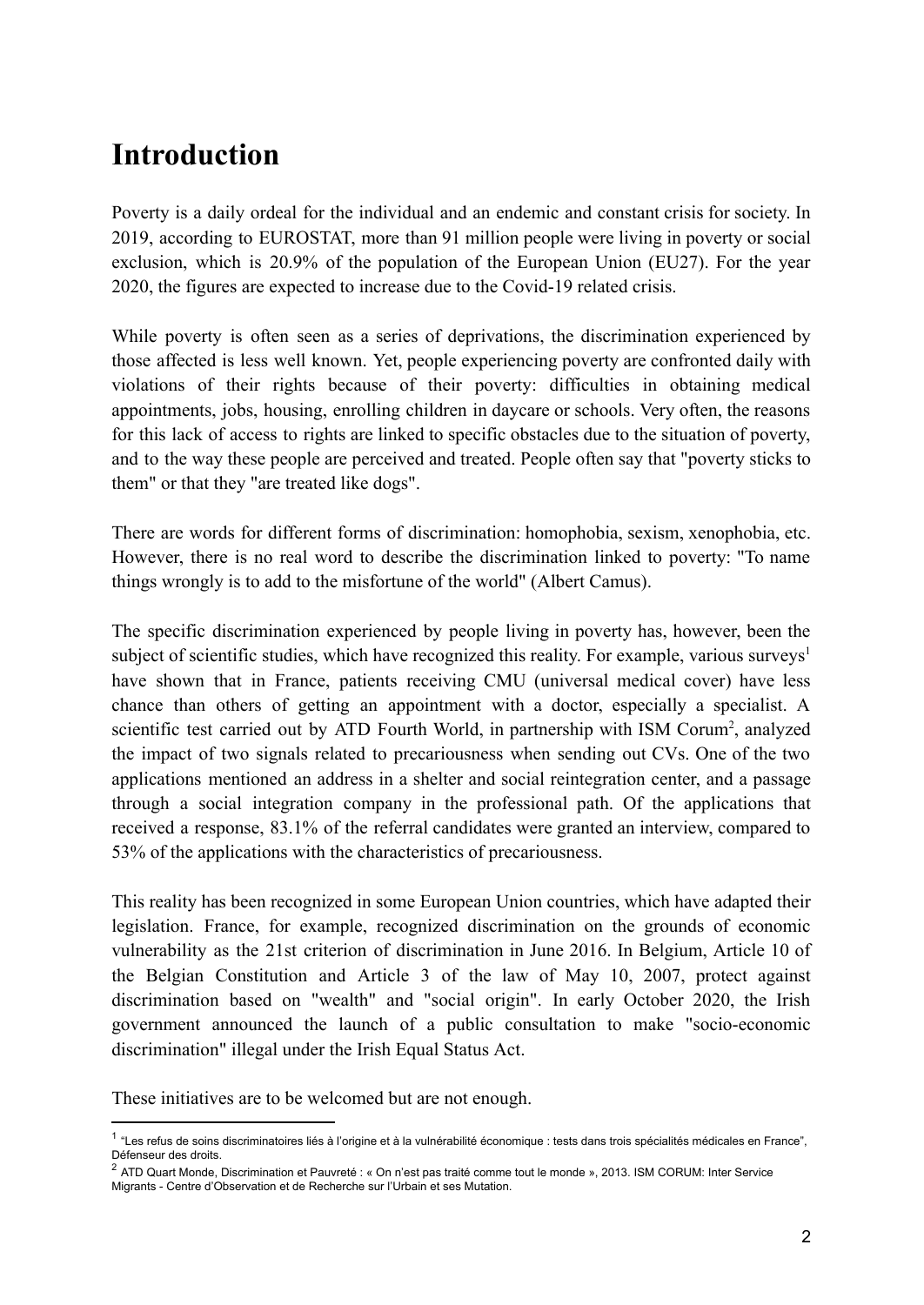ATD Fourth World would like the Fundamental Rights Agency to carry out a Europe-wide study on discrimination on the grounds of poverty. This research would enable us to draw up an assessment of the discrimination faced by people living in poverty on a daily basis, as well as a report on the solutions implemented to protect against this form of discrimination within the European Union (legislation, regulations and case law).

# <span id="page-3-0"></span>**I.Why is it necessary to recognize discrimination on the basis of socio-economic status?**

### <span id="page-3-1"></span>*A. Take account of poverty in all its dimensions.*

Poverty is much more than a lack of money. While it is now widely perceived as a multidimensional reality, its contours are not well defined. A recent participatory research project initiated by ATD Fourth World and Oxford University has helped to better define the various dimensions of poverty. It was conducted in six countries and involved researchers, professionals and people living in poverty. The study highlighted nine dimensions of poverty, divided into three categories. To begin with, there are the deprivations that often come to mind when talking about poverty: **lack of decent work, insufficient and insecure income, and material and social deprivation**. However, there are also relational dimensions. This refers to the difficulties that poor people face in their relationships with others: s**ocial abuse, institutional abuse, and lack of recognition of their contributions**. And at the heart of the experience, in a third group of dimensions, we find the impacts and inner personal dynamics: **disempowerment, suffering in the body, mind and heart, struggle and resistance**. These nine dimensions of poverty are closely related and interdependent. People experiencing poverty suffer as much from the dimensions of "deprivation" as from the relational and personal dimensions. All dimensions must be taken into account to act effectively against poverty. Thus, discrimination, which is a reality mainly linked to the relational dimensions of poverty, should be combated in the same way as deprivation.

### <span id="page-3-2"></span>*B. The various forms of discrimination.*

The purpose of the right to non-discrimination is to protect individuals by guaranteeing them fair and equal access to the opportunities available to them<sup>3</sup>. Discrimination is therefore the failure to respect equal treatment. It is a question of a difference in treatment, which cannot be justified.

It is important to be aware of the various forms or mechanisms of discrimination: **direct discrimination**, **indirect discrimination** and **systemic and structural discrimination**. Also,

<sup>&</sup>lt;sup>3</sup> "Handbook on European non-discrimination law", FRA, 2010.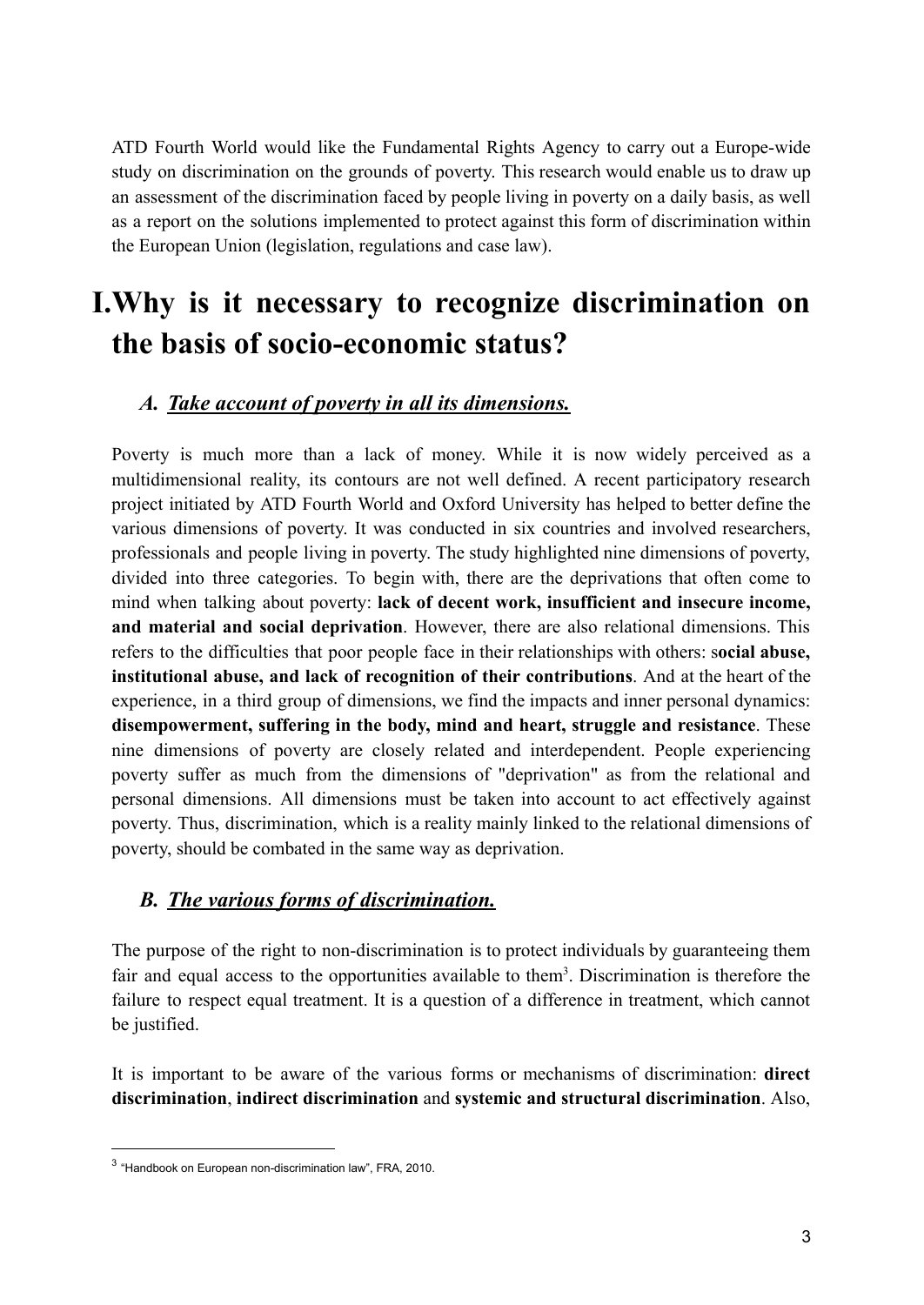several grounds of discrimination can combine and create **multi-dimensional and inter-sectional discrimination**.

Indirect or systemic and structural discrimination is less visible and more complex, but it is probably more frequent and just as painful as direct discrimination.

# <span id="page-4-0"></span>*C. To better understand the interactions between poverty and discrimination.*

The United Nations "Guiding Principles on Extreme Poverty and Human Rights" provide guidance focused on the rights of people living in poverty. It identifies poverty as a major human rights concern. The UN often views poverty as a "vicious cycle", consisting of many interrelated factors. Those affected regularly have their civil, political, economic, social and cultural rights violated and their dignity denied. Yet dignity is the very foundation of human rights and is one of the founding values of the European Union<sup>4</sup>.

Discrimination is both a cause and a consequence of poverty<sup>5</sup>. Indeed, poverty is often the result of discriminatory practices, whether they are open or hidden. The people concerned are also confronted with discriminatory behaviours on a daily basis and with stigmatization simply because they are poor, which often leads to their marginalization. They suffer from a lack of positive relationships, participation and responsibility in public life. Because of the prejudice against them, many of them do not take advantage of their social rights because they fear being further stigmatized. They fear that they will not be considered as full citizens. Victims of this prejudice end up living with a feeling of inferiority and become locked into this identity assigned by society.

Some of the people affected by poverty and discrimination belong to groups that are also discriminated against on other grounds. This may, for example, be the case for people with disabilities, people from the LGBT community, or people from ethnic and religious minorities. Women from communities affected by poverty are disproportionately impacted compared to others<sup>6</sup>.

# <span id="page-4-1"></span>*D. Discrimination faced by people experiencing poverty in their daily lives.*

The examples mainly come from EU states where discrimination on the basis of socio-economic status is recognized, actively combated or studied. Therefore, it is not possible to have documented examples from all EU countries. This demonstrates the need for a Europe-wide study.

<sup>4</sup> Article 2 of the Treaty on European Union.

<sup>5</sup> Article 18, "Guiding Principles on Extreme Poverty and Human Rights," July 2012 ;

https://daccess-ods.un.org/TMP/1264193.80307198.html, consultated on May 5, 2021.

<sup>&</sup>lt;sup>6</sup> "Pauvreté et discrimination", Ludo Horemans, 2008.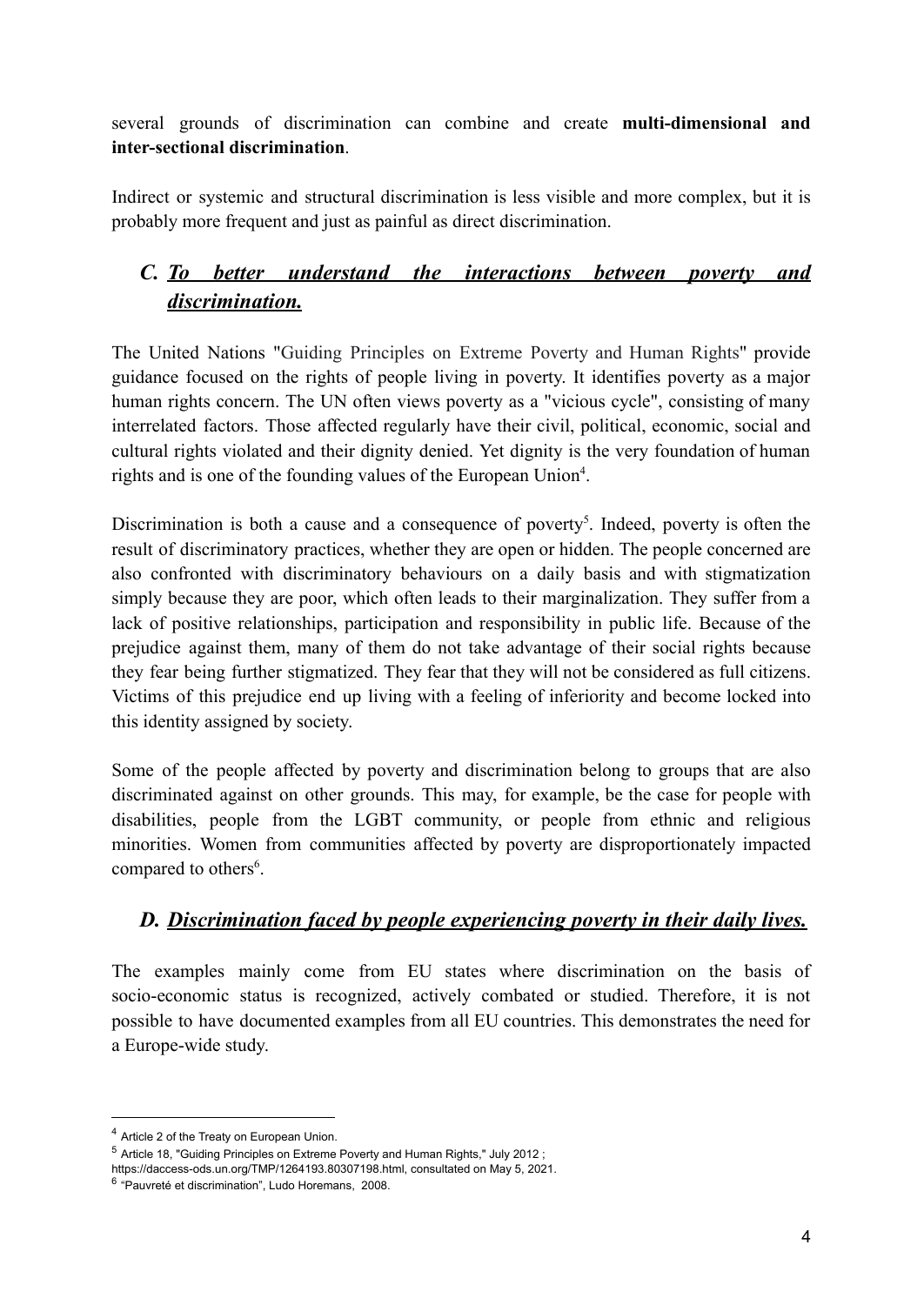#### <span id="page-5-0"></span>*Access to health care.*

According to Eurostat statistics<sup>7</sup>, clear differences appear when analyzing the relationship between people's self-rated health and their level of education. In fact, in the European Union, 56.7% of the population with at most lower secondary education perceive their health status as good or very good in 2019, compared to 80.6% of the population with higher education. A study conducted by  $INSEE^8$  in France shows that thirteen years of life expectancy separate the poorest men from the richest. While the gap is smaller for women (eight years), life expectancy increases with the standard of living for both men and women.

In addition to the higher risk of getting sick for the most disadvantaged, there is also a higher risk of not recovering from the disease. Indeed, people living in poverty often face difficulties in accessing health care. According to a 2017 Department of Health report, social inequalities in access to health services are very significant. The report states that economic barriers to accessing health care are particularly notable for non-prescription care (such as dental care), care with a very long waiting list, and also for examinations carried out before a major health problem occurs (screening).

A study conducted in France by the Defender of Rights in October 2019<sup>9</sup> also demonstrated the difficulty for people receiving CMU-C (complementary universal health coverage) and AMC (supplementary health coverage) to access care. The results showed that 70% of women referrers managed to get a medical appointment, compared to only 58% of patients receiving CMU-C and AMC. In sum, 42% of the women benefiting from complementary health coverage assistance did not have access to an appointment. This very clear difference in treatment constitutes a discriminatory refusal.

#### <span id="page-5-1"></span>*Access to housing.*

Many households face difficulties in accessing housing. These difficulties stem from a variety of factors, including a lack of available social housing, as well as a lack of solvency on the part of households. In addition to this, there is the discrimination that may be faced by those who find themselves in very precarious situations. Indeed, many landlords are reluctant to rent their housing to certain people and sometimes ask for high minimum incomes from prospective tenants. A report carried out by the Belgian Interdepartmental Centre for Equal Opportunities showed that private landlords discriminate against people who receive the living wage or who are receiving an incapacity benefit. Indeed, the latter were strongly disadvantaged in obtaining an appointment to visit the housing<sup>10</sup>. In 2015, the Court of First Instance of Namur (in Belgium) established the existence of discrimination based on wealth.

<sup>7</sup> [https://ec.europa.eu/eurostat/statistics-explained/index.php?title=Self-perceived\\_health\\_statistics#Self-perceived\\_health](https://ec.europa.eu/eurostat/statistics-explained/index.php?title=Self-perceived_health_statistics#Self-perceived_health), consulted on May 7, 2020.

<sup>&</sup>lt;sup>8</sup> "L'espérance de vie par niveau de vie : chez les hommes, 13 ans d'écart entre les plus aisés et les plus modestes", Insee Première n°1687, February 2018.

<sup>&</sup>lt;sup>9</sup> "Les refus de soins discriminatoires liés à l'origine et à la vulnérabilité économique : tests dans trois spécialités médicales en France", Défenseur des droits.

<sup>&</sup>lt;sup>10</sup> "Baromètre de la diversité > Logement", Centre interfédéral de l'égalité des chances, October 2014.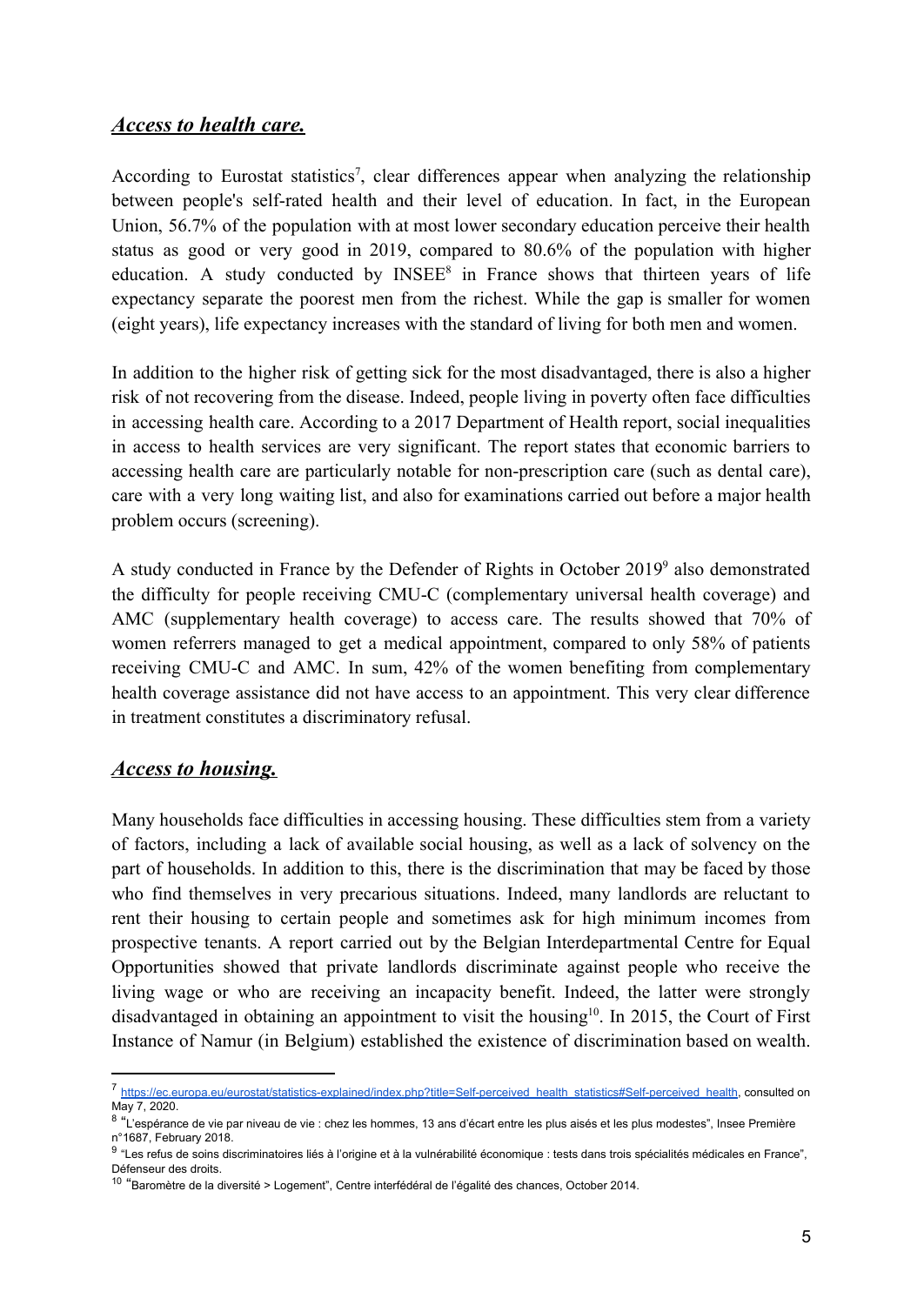Indeed, the Interfederal Center had found that a landlord required, in his advertisements, that applicants have a permanent employment contract and a minimum income of 2000 euros. The court then convicted the landlord and ordered him to cease all discriminatory behaviour<sup>11</sup>.

Women, and particularly single women with one or more children, have great difficulty finding housing. Indeed, the precariousness that affects many women accentuates the mistrust of some landlords<sup>12</sup>.

#### <span id="page-6-0"></span>*Access to the canteen.*

Discrimination also affects children in various everyday situations. Access to the canteen is a telling example of the discrimination that children from economically vulnerable families can suffer. In 2019, 6.8% of the total population of the European Union could not afford a meal with meat, fish or a vegetarian equivalent every other  $day<sup>13</sup>$ . In France, the canteen is a place that could theoretically make it possible to compensate for the differences between children and to provide a balanced meal for each one. The available statistical data show that 40% of children from underprivileged families do not eat at the canteen, compared to 17% of pupils from higher socio-professional categories.

In 2019<sup>14</sup>, the Defender of Rights in France treated a situation in which some families living in a hotel were unable to enroll their children in schools and in the communal school canteen, following persistent refusals by the town hall. Other children, whose parents had not paid their canteen bills, were given a different menu from the one served to other children<sup>15</sup>. Others still, are put aside from the rest of their friends, such as the case of a schoolgirl who had been accepted at the canteen of her school at the end of the service, after the rest of her friends, because of an unpaid bill by her parents<sup>16</sup>. These are discriminatory measures, which directly stigmatize people, especially children, living in poverty.

### <span id="page-6-1"></span>*Access to education.*

This discrimination can also affect children's access to education. Indeed, a study<sup>17</sup> carried out in Belgium has shown that social class can influence children's school enrolment. This study involved sending applications to be invited to a school visit. The results showed that while 70% of middle-class Belgian parents were granted a school visit, lower-class Belgian parents were half as likely to be invited. As a result, some children are denied enrollment in school simply because of where they live or the economic vulnerability of their families.

<sup>11</sup> Trib. 1ère instance de Namur, 5-05-2015.

<sup>12</sup> "Les femmes, la précarité et le mal-logement : un lien fatal à dénouer", N. Bernard, 2007.

<sup>13</sup> AROPE number.

<sup>14</sup> Decision 2019-256, 2 November 2019, Défenseur des droits.

<sup>15</sup> Decision 2019-291, 22 November 2019; Défenseur des droits.

<sup>16</sup> Amicable settlement RA-2019-096, 11 July 2019, Défenseur des droits.

<sup>17</sup> Study by sociologists Bourabain Dounia, Verhaeghe Pieter-Paul and Stevens Peter.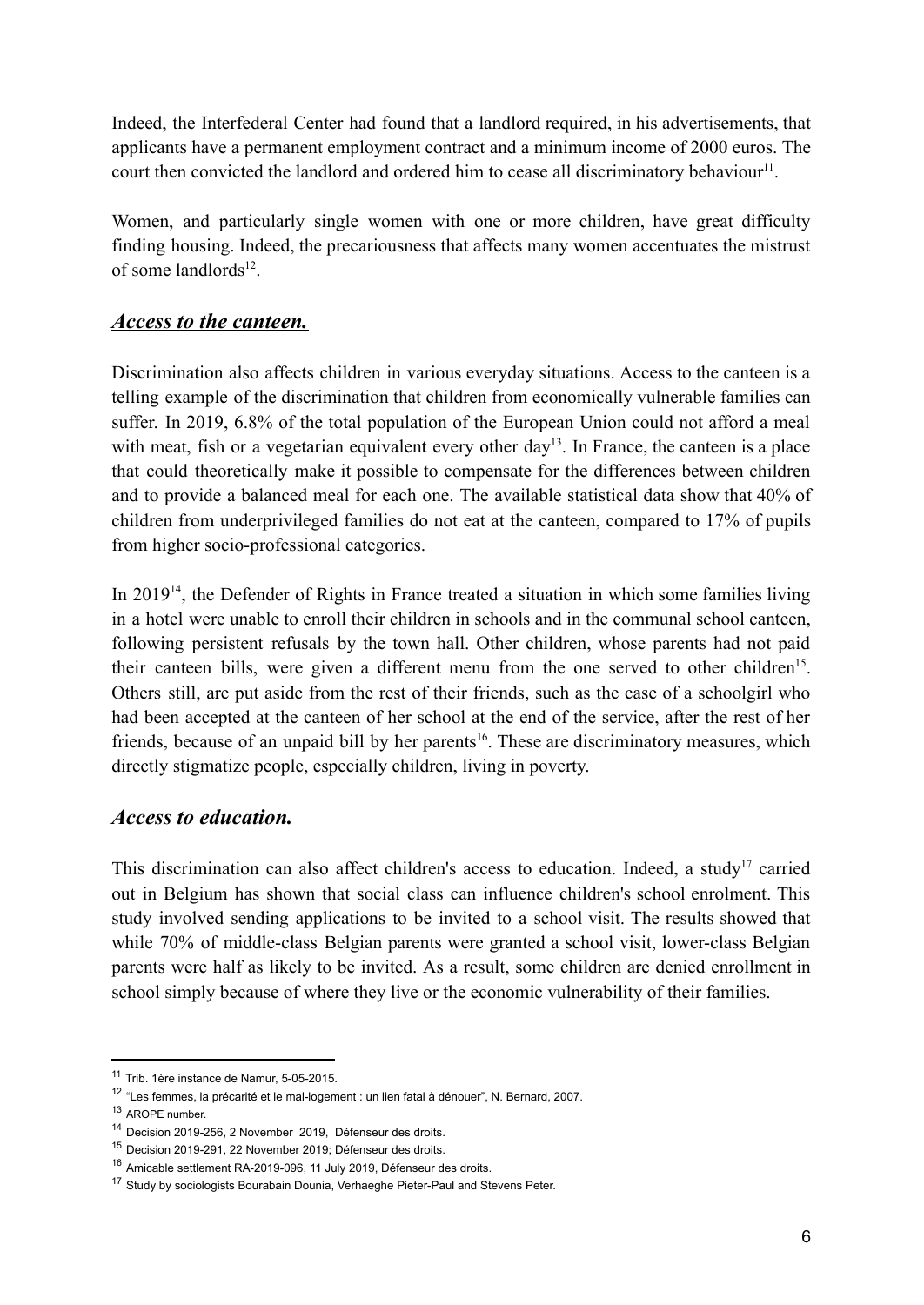The Defender of Rights in France has examined several similar situations, for children accommodated in hotels by associations<sup>18</sup> or children living in slums<sup>19</sup>, who were unable to enroll in school. This constitutes a serious infringement of the right to education and the best interests of these children.

These discriminations in access to children's education can be inter-sectional and based on several factors, such as origin, place of residence and vulnerability resulting from the family's economic situation.

# <span id="page-7-0"></span>*E. Understand the importance of recognizing discrimination on the basis of socio-economic status.*

In our societies, people living in poverty are often victims of stigmatization and are subject to a form of social reprobation. They are judged and considered as "incapable". They are not considered to behave according to societal norms. These people are often defined and reduced by society through the prism of their social and economic conditions. This results in a feeling of shame and devaluation.

This discrimination also affects their access to rights. Indeed, many of them do not exercise their social rights because they fear being further stigmatized. They are afraid of not being considered as fully-fledged citizens, in the same way as others. They do not want to be perceived as "welfare recipients" who live "off the grid". While eight out of ten French people believe that "there is too much assistance and (that) many people abuse social assistance<sup>"20</sup>, the rates of non-use of measures aimed at supporting better access to rights are high. According to the Observatoire des non-recours aux droits et services (ODENORE), in France, each year more than 5 billion euros of active solidarity income (RSA) are not paid to people who could benefit from it. Therefore, it is essential to take into account and condemn the discrimination experienced by poor people so that they have better access to rights (in terms of housing, health, employment...).

Indeed, by condemning the stigmatization and discrimination they suffer, we directly address the difficulties faced by people experiencing poverty in their relationships with others; that is, the dimensions of social abuse, institutional abuse and the non-recognition of their contributions. The consequence would be to indirectly decrease the other six dimensions of poverty, which are related to material deprivation (as people would have better access to their rights) and personal experience.

The aim is also for people living in poverty to be able to rely on the explicit prohibition of the discrimination they suffer and to be assured that what they experience on a daily basis is not acceptable. However, the ambition of including this ground of discrimination is not

<sup>18</sup> Decision 2017-091, 27 march 2017, Défenseur des droits.

<sup>19</sup> Decision 2021-001, 21 january 2021, Défenseur des droits.

<sup>20</sup> Ifop survey, Journal du dimanche , november 2021.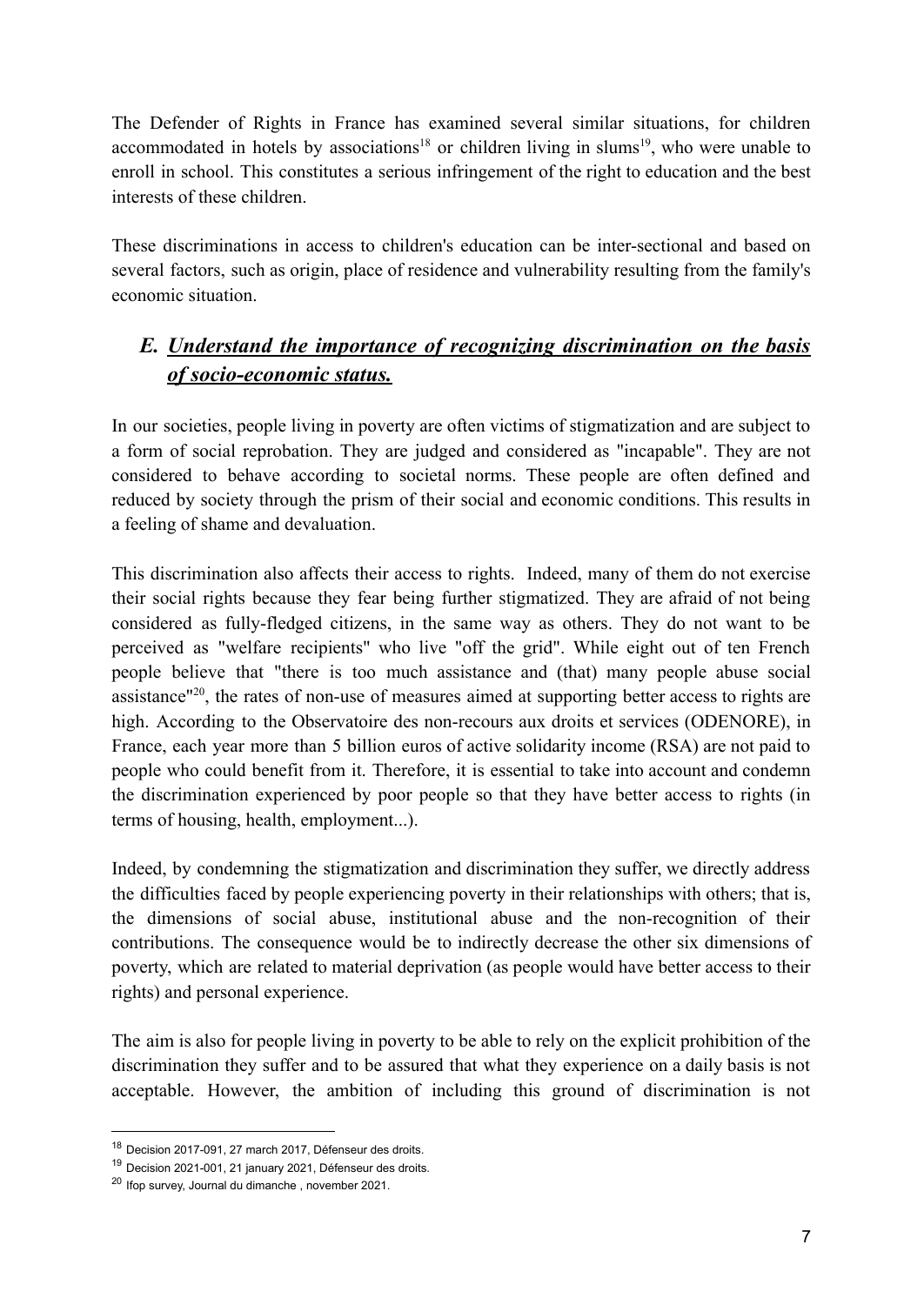necessarily to condemn the perpetrators of discrimination in large numbers, but rather to make people living in poverty aware that they are not second-class citizens and to stop living with the idea that they are less valuable than the rest of society. Essentially, it is important that they regain confidence and hope by daring to claim their rights. More generally, this recognition would allow us to collectively move away from a state of denial, by raising awareness about what the daily lives of people experiencing poverty are really like.

# <span id="page-8-0"></span>**II.What is the current state of international, European and Member State legislation?**

### <span id="page-8-1"></span>*A. International treaties.*

Article 2, paragraph 1 of the 1948 UN Universal Declaration of Human Rights includes a non-discrimination clause: "*Everyone is entitled to all the rights and freedoms set forth in this Declaration, without distinction of any kind, such as race, color, sex, language, religion, political or other opinion, national or social origin, property, birth or other status*". The International Covenant on Economic Rights (ICESCR) and the International Covenant on Civil and Political Rights (ICCPR) also list a number of non-exhaustive criteria, including discrimination on the basis of social origin.

### <span id="page-8-2"></span>*B. Council of Europe.*

In the Council of Europe, the European Convention on Human Rights (ECHR) (Article 14), Protocol No. 12 to the ECHR (Article 1), as well as the Revised European Social Charter (ESC) (Part V, Article E), prohibit discrimination on the grounds of "social origin", "birth" or "property". Article 30 of the European Social Charter states that: "The Parties undertake to take measures within the framework of a comprehensive and coordinated approach to promote effective access, in particular to employment, housing, training, education, culture, social and medical assistance for persons who are, or who risk being, in a situation of social exclusion or poverty, and for their families.

### <span id="page-8-3"></span>*C. European Union.*

Article 3§2 of the Treaty on European Union states that the European Union "shall combat social exclusion and discrimination, and shall promote social justice and protection, equality between women and men, solidarity between generations and protection of the rights of the child". Article 21 of the Charter of Fundamental Rights also deals with discrimination and lists a long list of grounds, including "ethnic or social origin" and "property". On the other hand, the 'race', 'employment' and 'goods and services' directives completely neglect the criterion of social origin, and thus poverty and social exclusion. However, the EU Fundamental Rights Agency has admitted that poverty plays an important role, even when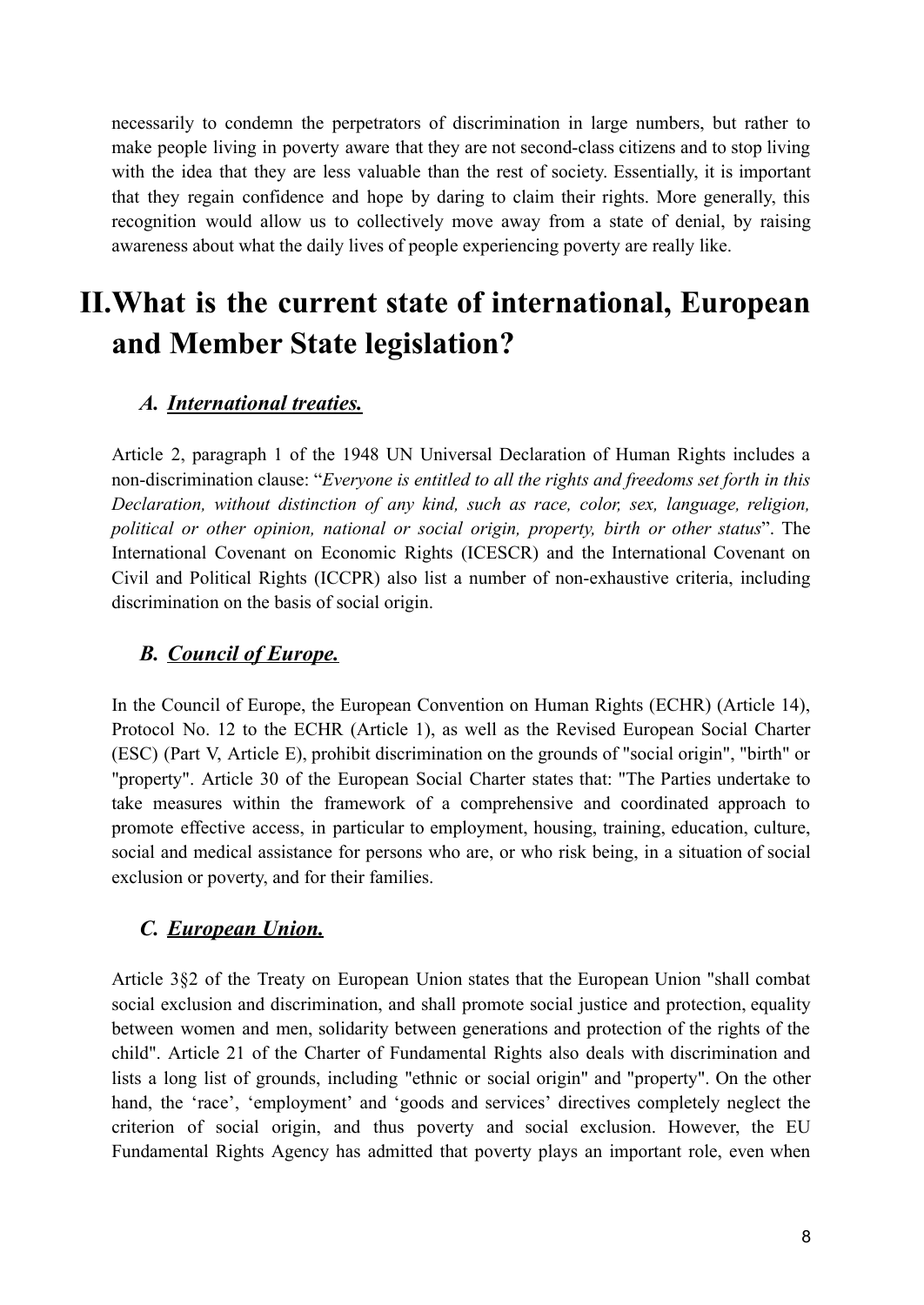examining complaints of discrimination on the basis of the recognized criteria. Poverty often creates barriers to equal access to health, education, housing.

### <span id="page-9-0"></span>*D. Some examples from the European Union member states.*

In February 2020, EQUINET conducted a survey<sup>21</sup> of nine equality bodies in Europe: in Belgium, Bulgaria, Croatia, Czech Republic, Hungary, Latvia, Lithuania, Romania and Slovakia. They responded to a questionnaire, detailing their experiences in relation to their work on poverty discrimination. Some organizations noted the symbolic importance of codifying the criterion of socio-economic status. Others also stated that they receive a significant number of complaints from people who experience this form of discrimination. The results of this survey also showed that poverty results in a weak position to assert one's rights. This means that protection is needed so that people can report what they are experiencing.

# <span id="page-9-1"></span>*Hungary*

In December 2003, Hungary adopted an Act for Equal Treatment and the Promotion of Equal Opportunities (Act CXXV, 2003). This law lists the prohibited causes of discrimination, including social origin.

This law was implemented in 2018. The Regional Court of Miskolc found a discriminatory practice in a Hungarian hospital. In this case, all women coming to give birth were obliged to pay for a disposable sanitary suit for the person accompanying them to the birth room. However, the price of this garment was too high for families living in great poverty in the county of Borsod-Abaúj-Zemplén, which had a high density of Roma families. As a result, many women had to give birth alone, without any support. In view of these facts, the hospital was condemned on two grounds: direct discrimination on the basis of social origin and financial situation and indirect discrimination on the basis of ethnicity, due to the large percentage of Roma families among the poor families in the area. Thus, this is discrimination of an inter-sectional nature.

# <span id="page-9-2"></span>*Ireland*

In early October 2020, the Irish government announced that the Department of Children and Equality would launch a public consultation before the end of 2020 to make "socioeconomic discrimination" illegal under Ireland's Equal Status Act.

In 2016, Ireland had already banned discrimination against people who receive housing benefits or other social benefits.

<sup>&</sup>lt;sup>21</sup> "Addressing poverty and discrimination: two sides of the one coin", December 2010.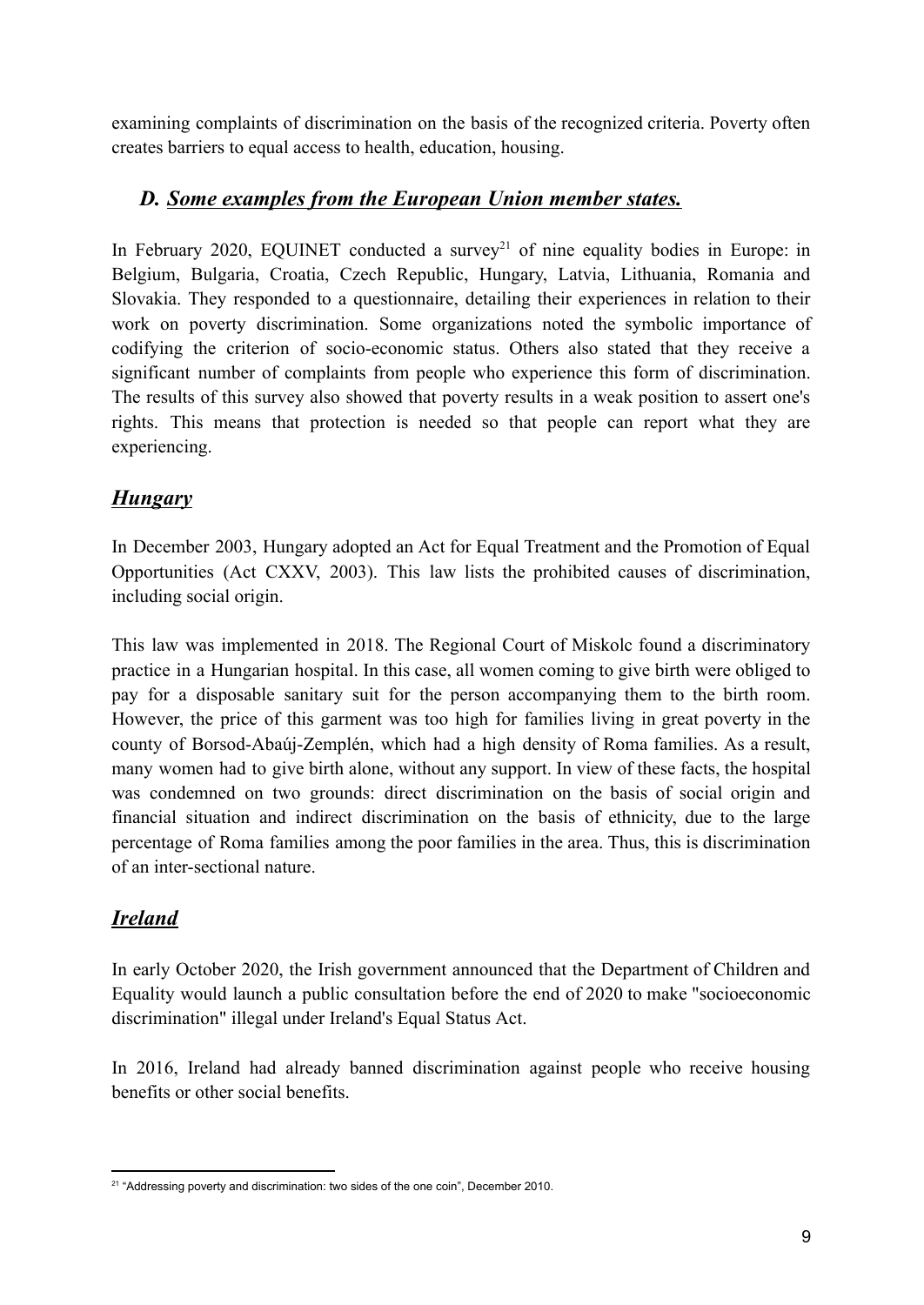In the summer of 2020, ATD Fourth World in Ireland produced a report called "Does it only happen to me?". This report outlines the experiences of people from disadvantaged backgrounds in Dublin. Most of the people interviewed by ATD for this report said that they experience daily inequality of treatment based on socio-economic factors, such as their origin, the way they speak or dress, usually from an early age. They cited very concrete examples of situations they regularly face: giving their address for a delivery and never being delivered to, walking into a park and being stopped by the police, failing to order a cab, etc. These experiences affect the way these people approach the services and professionals they encounter in the public sector, as well as the quality of their relationships with them.

# <span id="page-10-0"></span>*France*

In June 2016, a 21st criterion of discrimination was added to the French penal code. The wording chosen was "particular vulnerability resulting from his or her economic situation, apparent or known to the perpetrator."

In addition, this law authorizes positive discrimination. It is thus specified that measures taken in favour of vulnerable people and aiming to contribute to their equal treatment do not constitute discrimination.

### <span id="page-10-1"></span>*Belgium*

Article 10 of the Belgian Constitution and Article 3 of the law of May 10, 2007 guarantee non-discrimination on the basis of "wealth" and "social origin".

The Belgian penal code, which contains the concept of "social vulnerability", is reflected in the legislation with sanctions for "sleep merchants''. These are landlords who provide indecent accomodation conditions for a fee and in indecent conditions. The latter abuse the "particularly vulnerable situation of the victim"; migrants are often victims of these malicious  $landlords<sup>22</sup>$ .

# <span id="page-10-2"></span>*Italy*

Article 3 of the Constitution of the Italian Republic states that "All citizens have equal social dignity and are equal before the law, without distinction of sex, race, language, religion, political opinions and personal and social conditions."

In March 2016, the Piedmont region adopted a regional regulation against any form of discrimination (including that based on social origin, wealth…). This establishes an anti-discrimination network, consultations with relevant and competent organizations and an annual report.

<sup>&</sup>lt;sup>22</sup> Fundamental Rights Agency's "The Fundamental Rights of Irregular Migrants in the European Union", page 72.